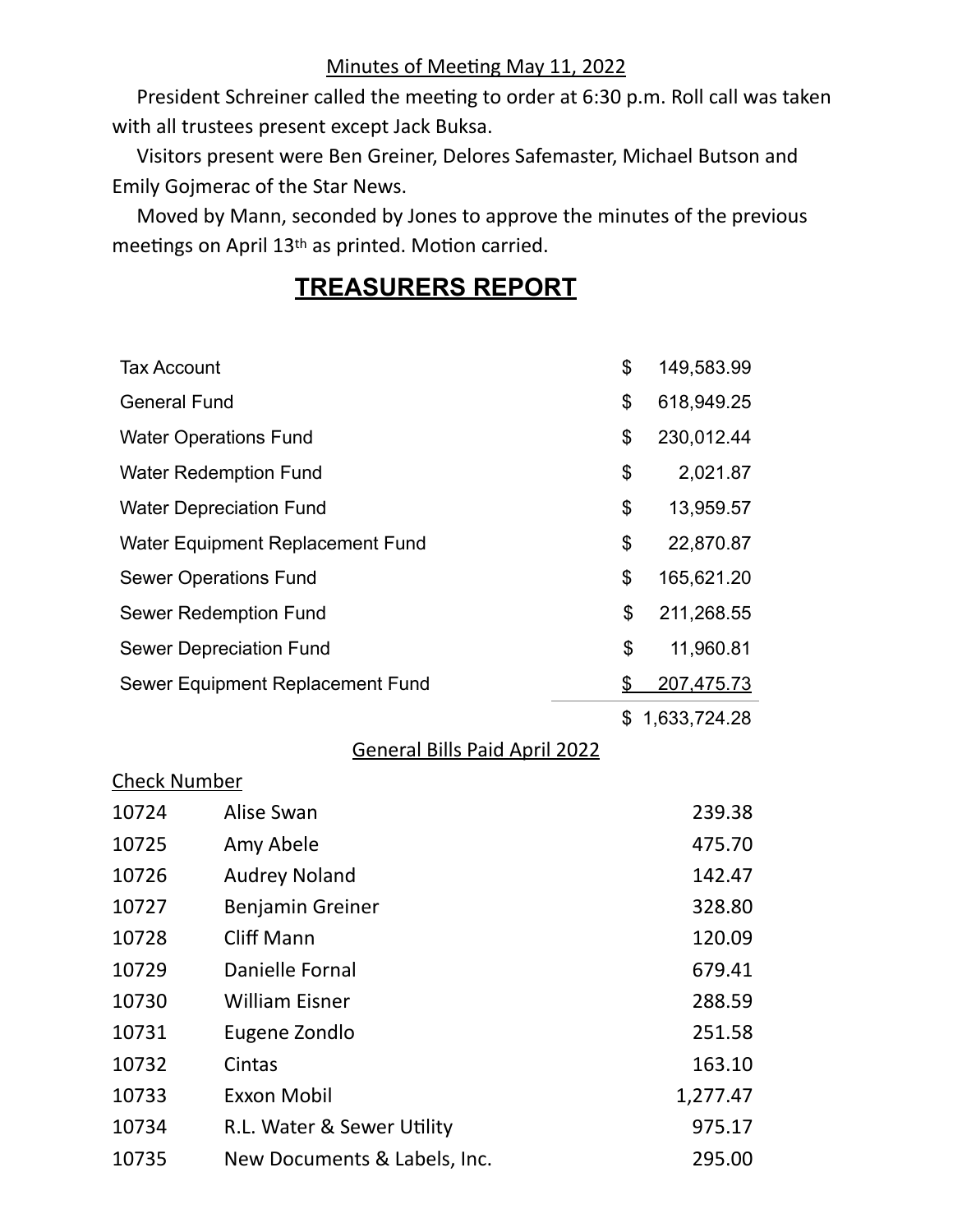|       | <b>WI DOR</b>                 | 527.04   |
|-------|-------------------------------|----------|
| 10736 | Northside Café                | 45.00    |
|       | <b>IRS</b>                    | 432.78   |
|       | <b>WI Retirement</b>          | 2,131.10 |
| 10737 | Schmiege Graff & Koch         | 1,108.00 |
| 10738 | R.L. True Value               | 104.43   |
| 10739 | T.C. Hwy Dept.                | 848.57   |
| 10740 | <b>Medford Cooperative</b>    | 235.94   |
| 10741 | Jt. R.L. Area Fire Commission | 3,625.00 |
| 10742 | <b>Hawkins Ash CPAs</b>       | 3,965.00 |
| 10743 | R.L. Inland Lakes             | 6,000.00 |
| 10744 | Daniel Koehler                | 612.12   |
| 10745 | <b>Derek Beckstrand</b>       | 1,281.95 |
| 10746 | <b>Hunter Bernitt</b>         | 1,143.88 |
| 10747 | Krista Blomberg               | 563.45   |
| 10748 | <b>Kristin Lueck</b>          | 1,099.56 |
| 10749 | Laurie Schreiner              | 137.13   |
| 10750 | Luanne Yanko                  | 165.89   |
| 10751 | Tamara Blomberg               | 384.08   |
| 10752 | <b>Tammy Mann</b>             | 249.80   |
| 10753 | <b>Thomas Olson</b>           | 1,194.19 |
|       | <b>IRS</b>                    | 2,006.38 |
| 10754 | Jenn Judnic                   | 50.00    |
| 10755 | <b>Security Health Plan</b>   | 7,123.68 |
| 10756 | <b>Waste Management</b>       | 2,983.50 |
| 10757 | Frontier                      | 69.30    |
| 10758 | <b>USA Bluebook</b>           | 78.42    |
| 10759 | <b>CarQuest</b>               | 59.89    |
| 10760 | <b>Cardmember Service</b>     | 243.94   |
| 10761 | <b>MSA</b>                    | 687.50   |
|       | <b>WI DOR</b>                 | 17.10    |
| 10762 | <b>Cliff Mann</b>             | 1,847.00 |
| 10763 | George Tesch                  | 1,847.00 |
| 10764 | <b>Jack Buksa</b>             | 1,847.00 |
| 10765 | <b>Rocky Jones</b>            | 1,847.00 |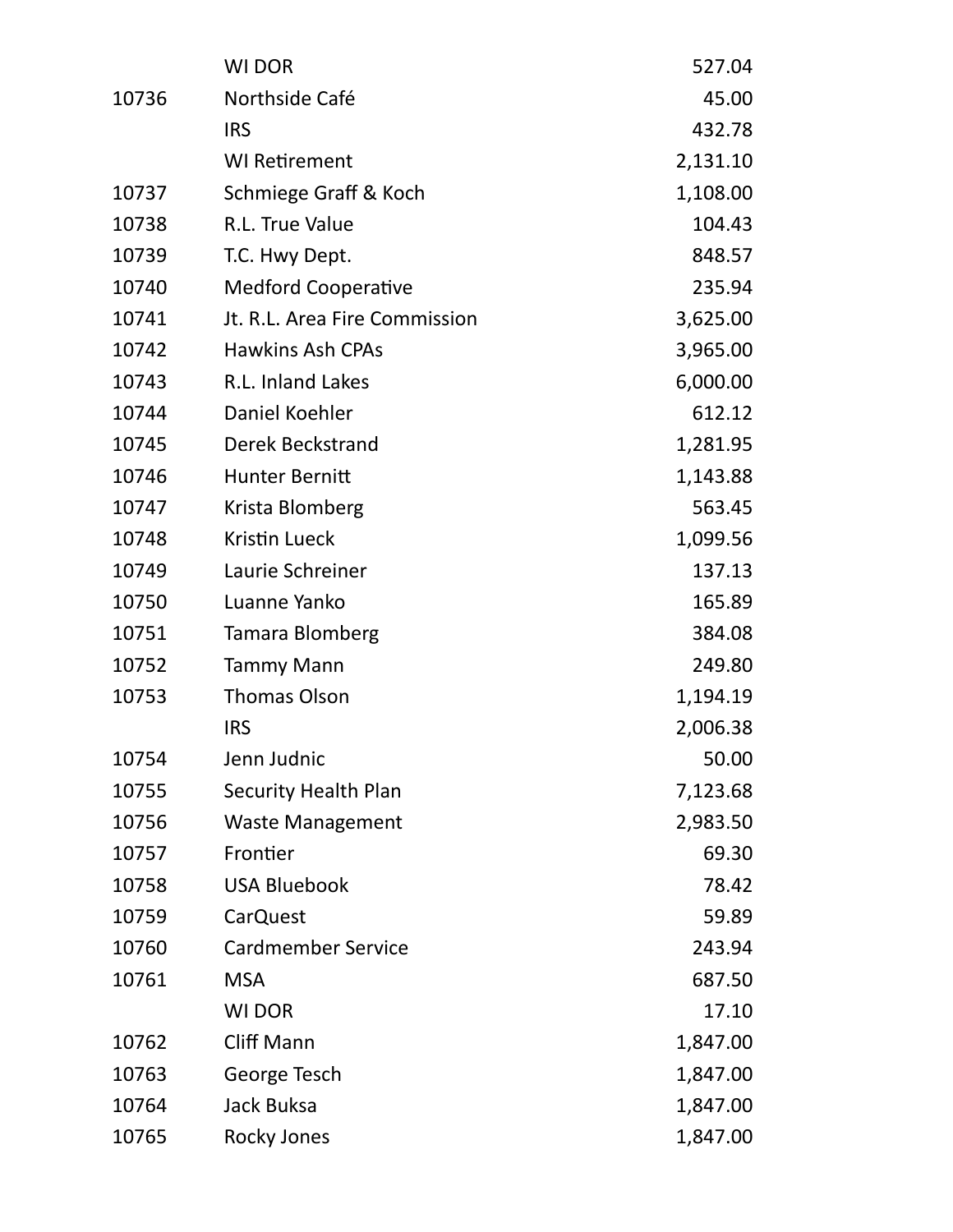| 10766                 | <b>Russ Bullis</b>                 | 1,847.00  |
|-----------------------|------------------------------------|-----------|
| 10767                 | <b>Vernell VanHecker</b>           | 1,693.08  |
| 10768                 | <b>William Schreiner</b>           | 2,770.50  |
|                       | R.L. Water Utility                 | 2,430.96  |
|                       | R.L. Sewer Utility                 | 6,587.91  |
|                       | <b>IRS</b>                         | 2,269.50  |
| 10769                 | Verizon                            | 148.91    |
| 10770                 | <b>Hawkins Ash CPAs</b>            | 4,500.00  |
| 10771                 | <b>Heather Firnstahl</b>           | 25.00     |
| 10772                 | BPA Benefit Plan Admin.            | 150.00    |
| 10773                 | <b>Visionary Design Concepts</b>   | 119.00    |
| 10774                 | Daniel Koehler                     | 530.44    |
| 10775                 | <b>Derek Beckstrand</b>            | 1,281.95  |
| 10776                 | <b>Hunter Bernitt</b>              | 1,143.86  |
| 10777                 | Krista Blomberg                    | 625.72    |
| 10778                 | <b>Kristin Lueck</b>               | 1,150.54  |
| 10779                 | Tamara Blomberg                    | 196.04    |
| 10780                 | <b>Tammy Mann</b>                  | 260.32    |
| 10781                 | <b>Thomas Olson</b>                | 1,194.20  |
| 10782                 | <b>Xcel Energy</b>                 | 3,063.62  |
| 10783                 | <b>Bauernfeind</b>                 | 390.16    |
| 10784                 | Ice Age Committee                  | 1,000.00  |
| 10785                 | R.L. Library                       | 2,000.00  |
| 10786                 | R.L. School District               | 1,181.00  |
|                       | R.L. Water Utility                 | 600.94    |
|                       | R.L. Sewer Utility                 | 1,871.58  |
|                       | <b>IRS</b>                         | 1,933.18  |
| 10787                 | <b>Nicolet National Bank</b>       | 5,125.98  |
| 10788                 | Cintas                             | 163.10    |
| 10789                 | <b>Central WI Publications</b>     | 101.00    |
|                       | <b>General Receipts April 2022</b> |           |
| <b>Receipt Number</b> |                                    |           |
| 8459                  | State of WI                        | 10,376.35 |
| 8460                  | Luanne Yanko                       | 120.00    |
| 8461                  | <b>Customers</b>                   | 1,439.84  |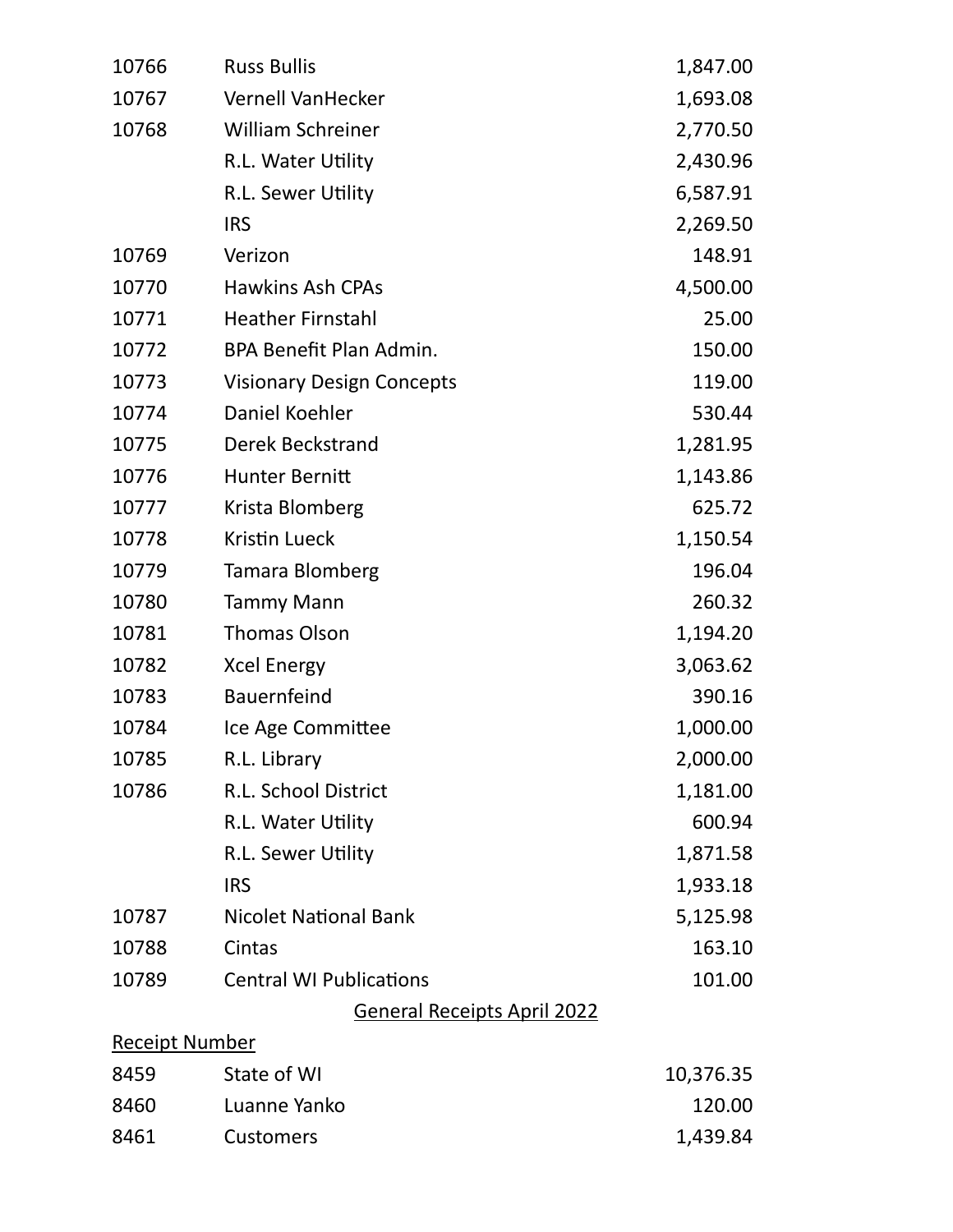| 8462                  | Jenny Johnson                      | 75.00     |
|-----------------------|------------------------------------|-----------|
| 8463                  | <b>Customers</b>                   | 877.50    |
| 8464                  | Void                               |           |
| 8465                  | T.C. Treasurer                     | 1106.72   |
| 8466                  | T.C. Treasurer                     | 12,105.09 |
| 8467                  | Lee Shackleton                     | 15.00     |
| 8468                  | <b>WI Surplus Online Auction</b>   | 9,150.00  |
| 8469                  | <b>Customers</b>                   | 767.55    |
| 8470                  | <b>Customers</b>                   | 10,078.70 |
| 8471                  | <b>Customers</b>                   | 970.01    |
| 8472                  | <b>Wayne Tlusty</b>                | 52.50     |
| 8473                  | <b>Rib Waters Inn</b>              | 276.12    |
| 8474                  | <b>Rib Waters Inn</b>              | 172.76    |
| 8475                  | Void                               |           |
| 8476                  | Expedia                            | 19.70     |
| 8477                  | <b>Customers</b>                   | 1,180.74  |
| 8478                  | <b>Customers</b>                   | 2,720.08  |
| 8479                  | <b>Customers</b>                   | 698.85    |
| 8480                  | School Dist. of Rib Lake           | 1,045.52  |
| 8481                  | <b>Customers</b>                   | 263.25    |
| 8482                  | <b>Office Depot</b>                | 19.17     |
| 8483                  | Avalara                            | 303.74    |
|                       | <b>Water Bills Paid April 2022</b> |           |
| <b>Check Number</b>   |                                    |           |
| 9012                  | R.L. True Value                    | 52.99     |
| 9013                  | State of WI-Environmental Fund     | 19,996.30 |
| 9014                  | New Documents & Labels             | 141.16    |
| 9015                  | <b>Hawkins Ash CPAs</b>            | 2,035.00  |
| 9016                  | <b>Xcel Energy</b>                 | 879.17    |
| 9017                  | AgSouce                            | 52.00     |
|                       | <b>Water Receipts April 2022</b>   |           |
| <b>Receipt Number</b> |                                    |           |
| 1902                  | <b>Customer Accts.</b>             | 6,158.82  |
| 1903                  | <b>Water Redemption</b>            | 19,966.30 |
| 1904                  | <b>Customer Accts.</b>             | 1,689.59  |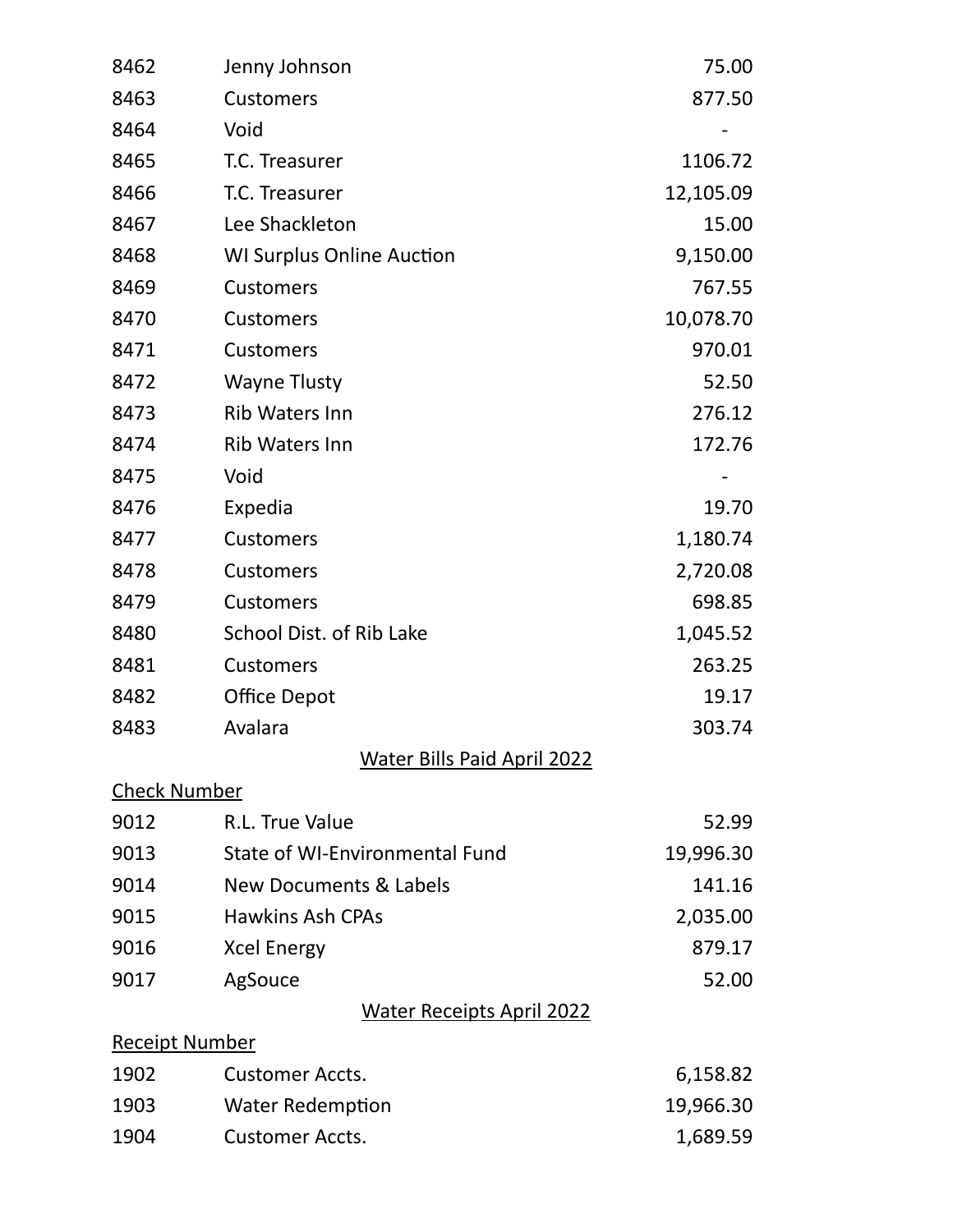| 1905 | <b>Customer Accts.</b> | 2,530.85 |
|------|------------------------|----------|
| 1906 | <b>Customers</b>       | 2,430.96 |
| 1907 | <b>Customers</b>       | 2,906.70 |
| 1908 | <b>Customers</b>       | 2,644.57 |
| 1909 | <b>Customers</b>       | 600.94   |
| 1910 | <b>Customers</b>       | 2,343.18 |
| 1911 | Customer               | 1,666.03 |
|      |                        |          |

### Sewer Bills Paid April 2022

# Check Number 5265 Hawkins Ash CPAs 1,660.00

| 5266 | New Documents & Labels      | 141.15     |
|------|-----------------------------|------------|
| 5267 | State of WI - Environmental | 117,037.73 |
| 5268 | R.L. Water Utility          | 132.74     |
| 5269 | AgSource                    | 1,237.50   |
| 5270 | Sewer Redemption            | 16,710.00  |
| 5271 | Verizon                     | 139.29     |
| 5272 | <b>Xcel Energy</b>          | 2,604.76   |
|      | Sewer Receipts April 2022   |            |

#### Receipt Number

| 1725 | <b>Customers</b>             | 16,640.30  |
|------|------------------------------|------------|
| 1726 | <b>Redemption Fund</b>       | 117,037.73 |
| 1727 | <b>Customers</b>             | 4,443.81   |
| 1728 | <b>Customers</b>             | 7,500.14   |
| 1729 | <b>Black River Transport</b> | 2,438.86   |
| 1730 | <b>Customers</b>             | 6,587.91   |
| 1731 | <b>Customers</b>             | 7,262.81   |
| 1732 | <b>Customers</b>             | 7,428.64   |
| 1733 | <b>Customers</b>             | 1,871.58   |
| 1734 | <b>Customers</b>             | 6,017.16   |
| 1735 | <b>Customers</b>             | 4,877.07   |
|      | Police Bills Paid April 2022 |            |
|      |                              |            |

## Check Number 1016 New Documents & Labels 141.15 1017 Medford Co-op 285.94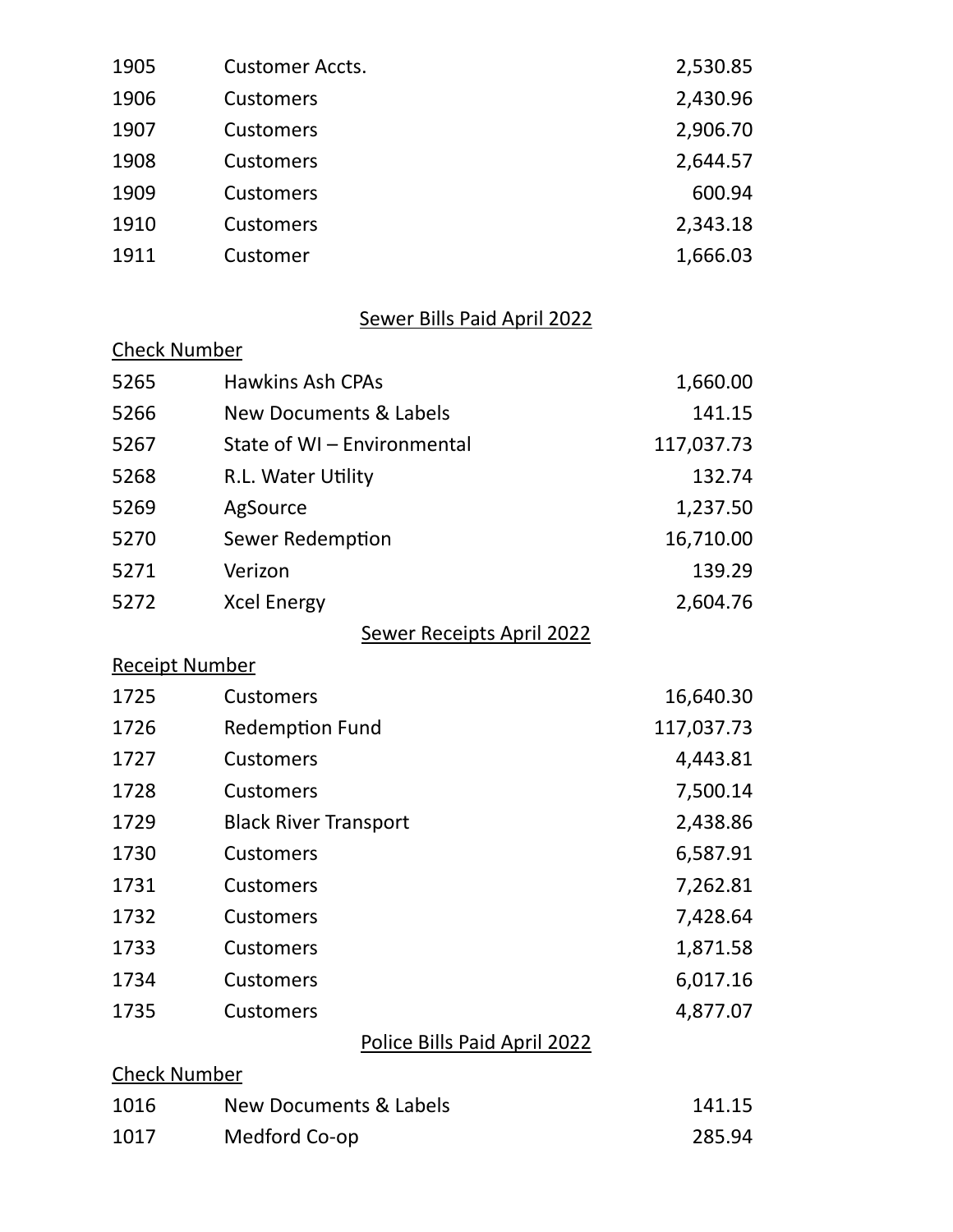| 1018 | WI Dept. of Justice – Time        | 192.75 |
|------|-----------------------------------|--------|
| 1019 | Verizon                           | 63.27  |
|      | <b>Police Receipts April 2022</b> |        |
|      | Parking violations/fines          | 125.00 |

 Moved by Bullis, seconded by Tesch to accept the Treasurers Report as printed. Motion carried.

 Chief Beckstrand presented his monthly police report. The \$7000.00 grant from the state will come in the form of reimbursements. There will be restrictions on what it can be used for and Chief Beckstrand is still waiting for the list. There was a fire hydrant broke off by a car on Main Street. The DA has decided not to press charges so the Village will not receive restitution for the cost of the hydrant. The Fire Dept. will be contacting our lawyer to see if we can pursue it. The cost of the hydrant is approximately \$5000.00.

Old Business:

 MSA was present today along with the contractor and some sub-contractors to discuss the McComb/Landall project. They will be starting work on May 23rd and will be finished approximately August 2<sup>nd</sup>.

New Business:

The following applications for renewal liquor licenses for the period ending June 30, 2023, were read to the Board for "publication" approvals.

Class B Combination Liquor Licenses:

| Enter-Enter, LLC            | Sandra Eppers, Agent       | <b>Bird's Nest</b> |
|-----------------------------|----------------------------|--------------------|
| Hanke's Little Bohemia, LLC | Steve Hanke, Agent         | Little Bohemia     |
| Northside Café, LLC         | Linda Pittman, Agent       | Northside Café     |
| Camp 28                     | Resch Holdings, LLC, Agent | Camp 28            |
|                             |                            |                    |

Moved by Jones, seconded by Bullis to approve the above applications for publication. Motion carried.

Class A Combination Liquor Licenses:

| Ed's IGA, Inc.      | Rodger E. Zondlo, Agent | Ed's IGA              |
|---------------------|-------------------------|-----------------------|
| Medford Co-op, Inc. | Andrew Stotka, Agent    | Cenex                 |
| Cynthia Hanke       | as Individual           | C&G Mini Mart         |
| Dolgencorp, LLC     | Crystal Lemke, Agent    | <b>Dollar General</b> |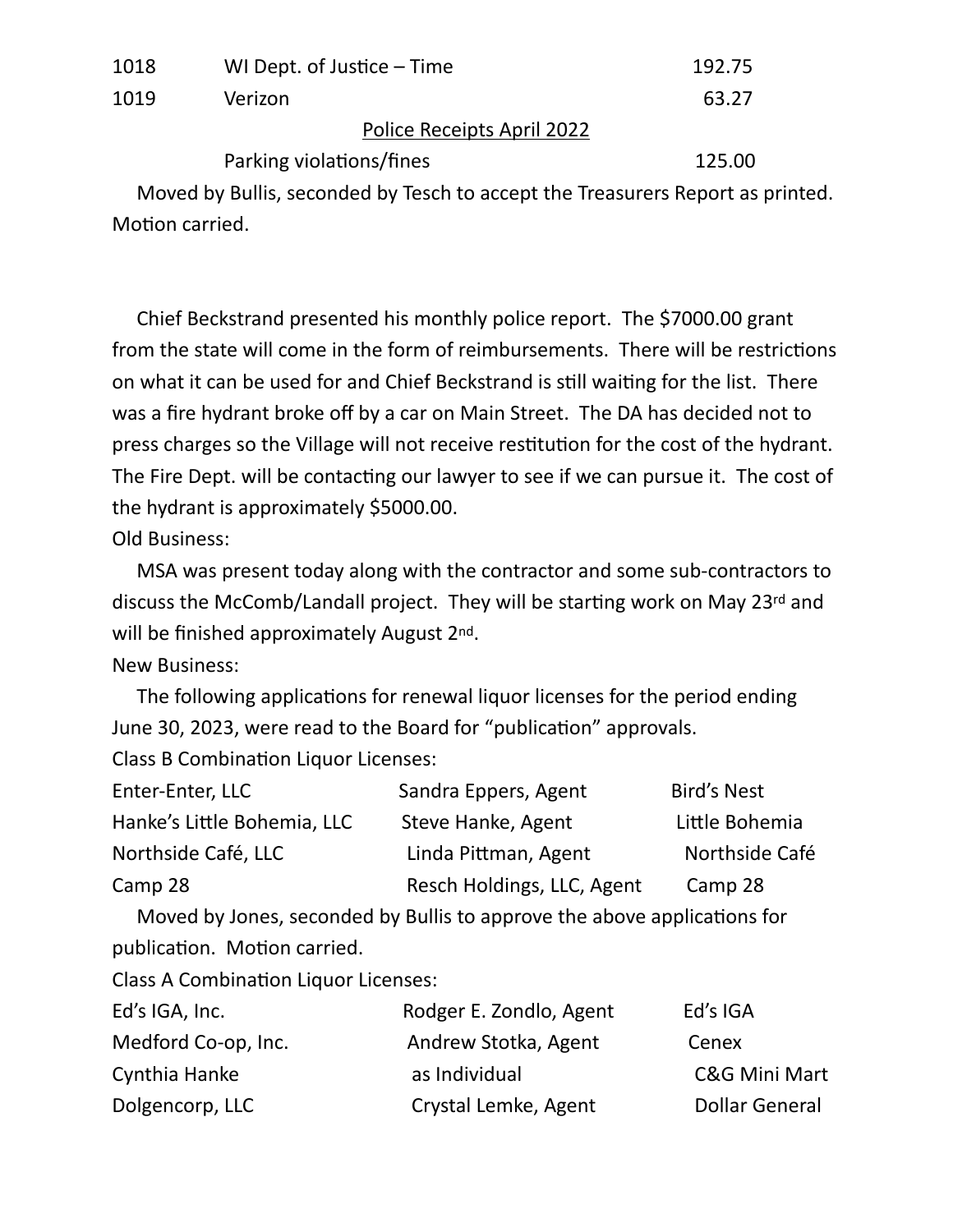Moved by Mann, seconded by Tesch to approve the above applications for publication. Motion carried.

The board considered a donation request from the Fireworks committee. Moved by Tesch, seconded by Bullis to donate \$2000 for the Rib Lake Fireworks. Motion carried.

Consideration of the Fair Housing Commitment required for the McComb/ Landall project. Moved by Tesch, seconded by Jones to approve the Fair Housing Commitment. Motion carried.

A picnic license application was submitted by the Ice Age Committee for a May 27<sup>th</sup> fish fry. Moved by Mann, seconded by Jonasen to approve the license. Motion carried.

 Discussed an alternate route for the Memorial Day parade. It has not been confirmed if there will be a parade, but we would rather have a plan ahead of time. Chief Beckstrand recommended starting on Railroad, going North on Pearl Street to Fayette. If the Legion wishes to have a program at the Memorial, they would be able to with this route.

The board discussed an estimate for cameras on Main Street. The cost estimate for the four cameras was \$2511.50 but does not include labor costs. The discussion was tabled until the next meeting to find out the labor costs and to verify that we will be able to use the same conduit being installed for the light poles.

 Discussed the hiring of a DNR approved Environmental Specialist to evaluate some Village owned properties to determine if they are buildable sites. Moved by Mann, seconded by Bullis to hire Dalton Lehman from Marathon for \$500.00 to do an evaluation of the properties. Motion carried.

 Considered having brush pick up bi-weekly. Moved by Jones, seconded by Tesch to have the Public Works department pick up brush bi-weekly instead of monthly. Motion carried.

Consideration of movement into closed session pursuant to Section 19.85(1)(f) considering financial, medical, social, or personal histories or disciplinary data of specific persons, preliminary consideration of specific personnel problems or the investigation of charges against specific persons except where par. (b) applies which, if discussed in public, would be likely to have a substantial adverse effect upon the reputation of any person referred to in such histories or data, or involved in such problems or investigations. Moved by Jones, seconded by Jonasen to go